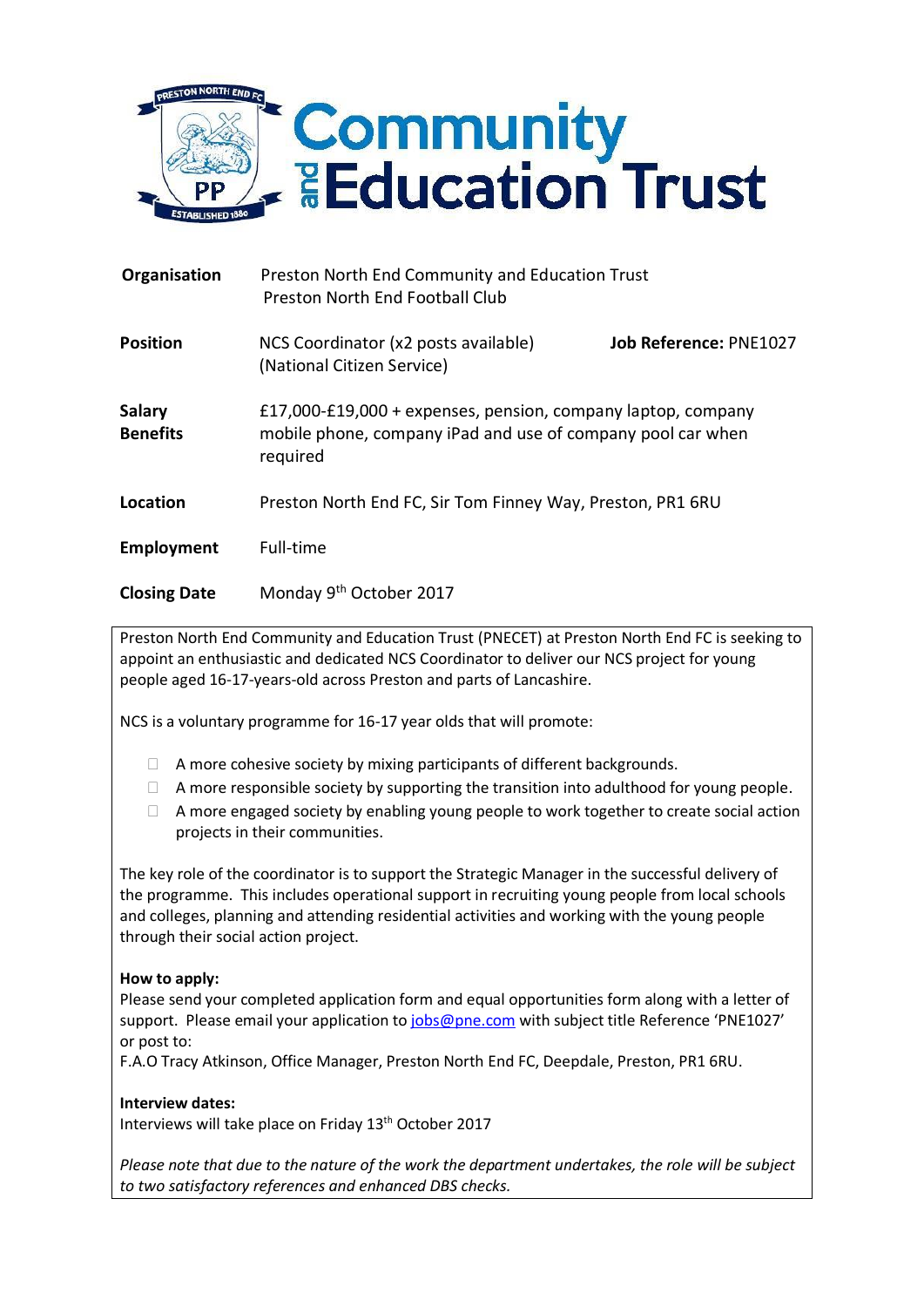## **NCS Coordinator**

Job Description \ Person Spec PNE Community and Education Trust Preston North End FC



|    | <b>JOB DESCRIPTION</b>               |                                                                                                                                                                                                                                                                                                                                                                                                                                                                                                                         |  |
|----|--------------------------------------|-------------------------------------------------------------------------------------------------------------------------------------------------------------------------------------------------------------------------------------------------------------------------------------------------------------------------------------------------------------------------------------------------------------------------------------------------------------------------------------------------------------------------|--|
| 1. | <b>Job Title</b>                     | <b>NCS Coordinator</b>                                                                                                                                                                                                                                                                                                                                                                                                                                                                                                  |  |
|    | <b>Salary / Benefits</b>             | £17,000-£19,000 + expenses, pension, company laptop,<br>company mobile phone, company iPad and use of company pool<br>car when required.                                                                                                                                                                                                                                                                                                                                                                                |  |
|    | <b>Hours of Work</b>                 | You will have a standard working week of a minimum of 37.5<br>hours. You will be required to work some of these hours outside<br>of normal office hours; at evenings, weekends and bank<br>holidays. Please note this role will include residential based<br>trips.                                                                                                                                                                                                                                                     |  |
|    |                                      | The role will also include working some home match days as<br>part of the matchday coordination and to promote<br>opportunities for your programme.                                                                                                                                                                                                                                                                                                                                                                     |  |
|    |                                      | Time off in lieu and flexible working hours will be arranged at<br>the desecration of your line manager for hours worked above<br>this time, although a degree of overtime is expected within the<br>role.                                                                                                                                                                                                                                                                                                              |  |
|    | <b>Location</b>                      | Preston North End FC, Deepdale, Sir Tom Finney Way, Preston,<br>PR1 6RU                                                                                                                                                                                                                                                                                                                                                                                                                                                 |  |
|    | <b>Responsible To</b>                | <b>NCS Strategic Manager</b>                                                                                                                                                                                                                                                                                                                                                                                                                                                                                            |  |
|    | <b>Responsible For</b>               | <b>Team Leaders and Assistant Team Leaders</b>                                                                                                                                                                                                                                                                                                                                                                                                                                                                          |  |
|    | <b>Employment Type</b>               | <b>Full Time</b>                                                                                                                                                                                                                                                                                                                                                                                                                                                                                                        |  |
| 2. | <b>Overall purpose of the</b><br>Job | The successful candidate will deliver all aspects of the NCS<br>programme at an operational level. This includes working with<br>our local schools and colleges to build a relationship, working<br>directly with young people to support and make their<br>experience fun and memorable and providing office support for<br>the NCS Logistics Manager.<br>As part of this role, you will need to work with and lead<br>temporary team leader staff, school/college teachers and<br>assistants whilst on the programme. |  |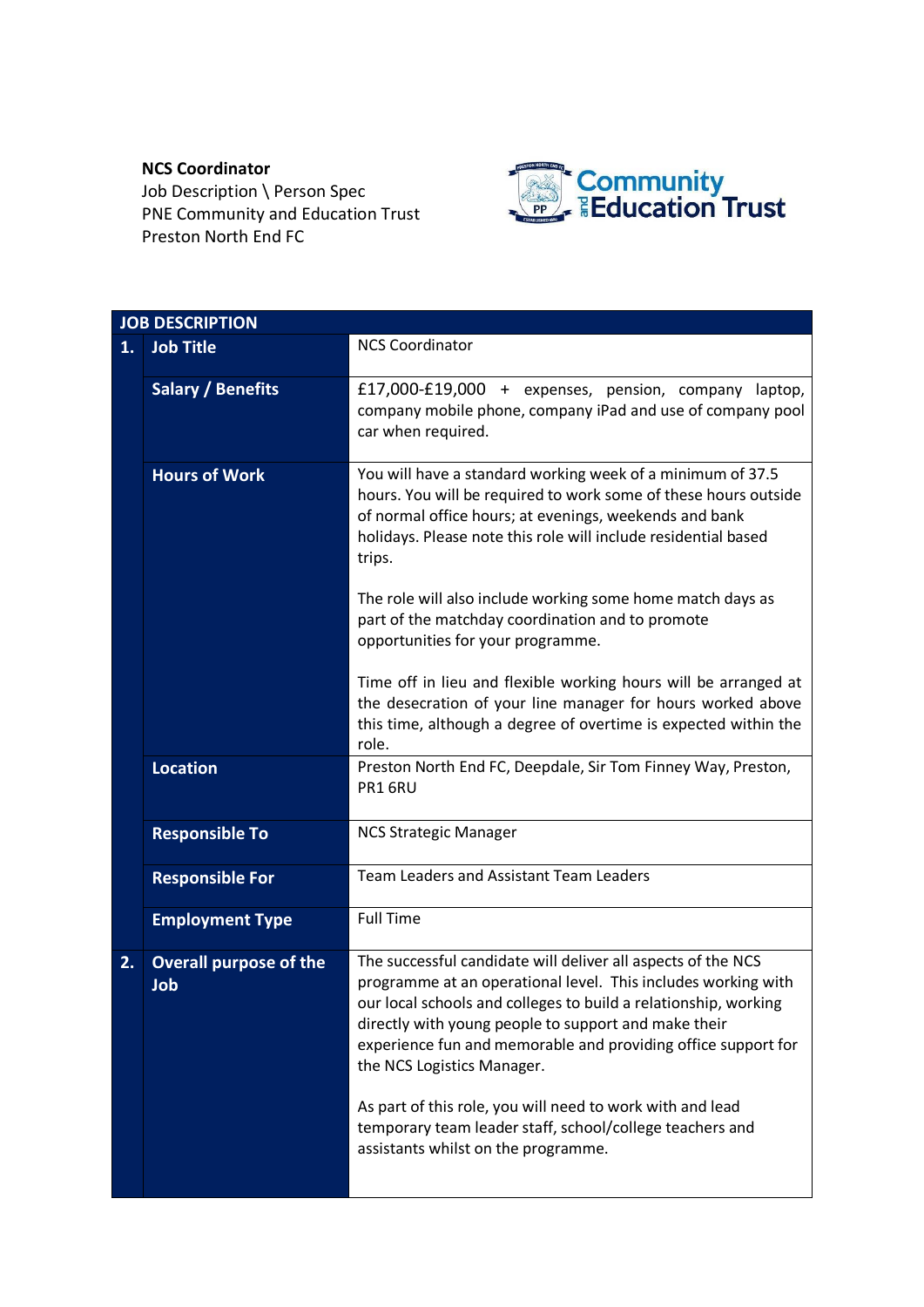

| 3. | <b>Duties and</b><br><b>Responsibilities</b> | To recruit participants for the NCS programme.                                                                                                                                                                                           |
|----|----------------------------------------------|------------------------------------------------------------------------------------------------------------------------------------------------------------------------------------------------------------------------------------------|
|    |                                              | Plan and organise NCS stages including residentials, Social<br>Action Projects and other related activities.                                                                                                                             |
|    |                                              | Implement and oversee a post-graduation programme.                                                                                                                                                                                       |
|    |                                              | To market the NCS opportunity through schools, colleges and<br>other outlets with enthusiasm and innovation.                                                                                                                             |
|    |                                              | To promote the benefits of the programme to young people<br>partners and benefactors.                                                                                                                                                    |
|    |                                              | To attend NCS related meetings. These could be located<br>anywhere in the country, including London. (Transportation<br>costs and overnight stay, if needed, will be paid for).                                                          |
|    |                                              | To be proactive and constantly seek new opportunities and<br>ways to get young people involved in the programme.                                                                                                                         |
|    |                                              | To promote Preston North End FC and PNECET at all times and<br>enhance the club's community cohesion work.                                                                                                                               |
|    |                                              | To promote the work of the organisation and ensure positive<br>media is achieved through internal and external mediums -<br>locally, regionally and nationally where applicable.                                                         |
|    |                                              | Working alongside the club to develop programmes and<br>initiatives that incorporate a positive match day experience and<br>support Preston North End's agenda of generating new fans for<br>the long-term benefit of the football club. |
|    |                                              | To assist with the coordination of the clubs match day<br>experience at some home games, including pre-season<br>friendlies, cup games and potential post season games.                                                                  |
| 4. | <b>General</b>                               | To at all times represent Preston North End Football Club and<br>PNECET in a professional manner regarding to dress,<br>presentation, personal hygiene, attitude, conduct and<br>professionalism.                                        |
|    |                                              | To be able to work flexible and unsociable hours where the role<br>of the job requires, including some evenings and weekends, all<br>home match days and overnight stays.                                                                |
|    |                                              | To approach the role with boundless energy and enthusiasm<br>to really engage young people.                                                                                                                                              |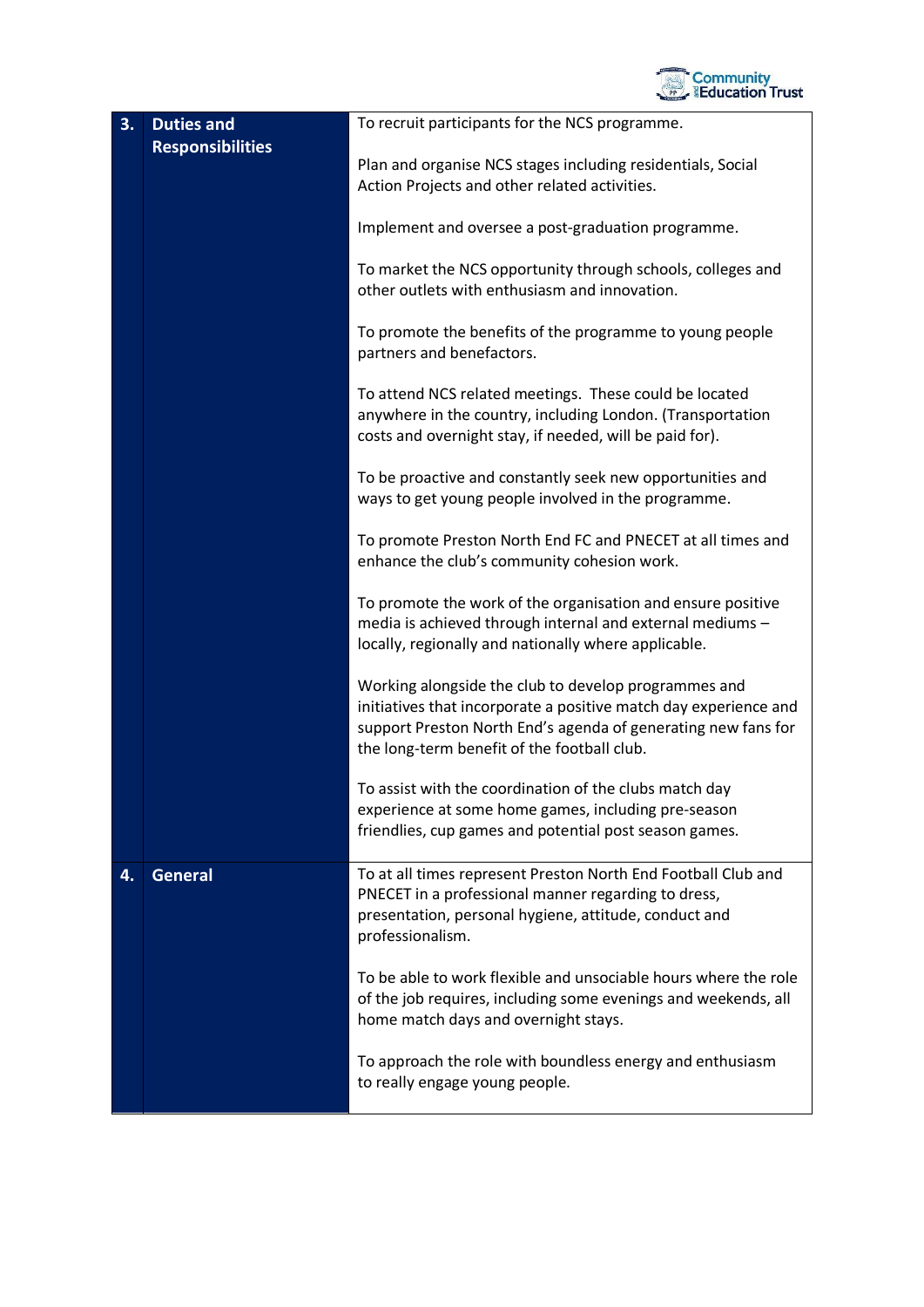

| <b>PERSON SPECIFICATION</b> | <b>DESCRIPTION</b>                                                                                                                                            |
|-----------------------------|---------------------------------------------------------------------------------------------------------------------------------------------------------------|
| 1. Qualifications           |                                                                                                                                                               |
| <b>Essential</b>            | Graduate or graduate calibre.                                                                                                                                 |
|                             | In date child protection certificate (or willingness to update<br>asap).                                                                                      |
|                             | In date first aid certificate (or willingness to update asap).                                                                                                |
|                             | Full UK Driving Licence, car owner and willingness to use for<br>work (or other suitable arrangements for traveling around the<br>local area).                |
| <b>Desirable</b>            | Mini bus licence (D1)                                                                                                                                         |
|                             | Outward bound related qualifications                                                                                                                          |
|                             | Youth worker related qualifications                                                                                                                           |
|                             | Other qualifications relating to working with 16-19-year-olds                                                                                                 |
| 2. Experience/Traits        |                                                                                                                                                               |
| <b>Essential</b>            | Must have relevant experience of working with young adults<br>(16-19). This will include coaching, teaching or mentoring within<br>a young adult environment. |
|                             | Must have a 'can do' attitude.                                                                                                                                |
|                             | Must be proactive.                                                                                                                                            |
|                             | Knowledge and understanding of the NCS programme.                                                                                                             |
|                             | Experience of speaking in front of groups, particularly groups of<br>children/young adults in schools/colleges.                                               |
|                             | A proven track record of successful project implementation and<br>administration.                                                                             |
|                             | Examples of self-motivation and the ability to work on own<br>initiative.                                                                                     |
|                             | Excellent communication skills including written, telephone and<br>interpersonal skills.                                                                      |
|                             | Proven planning and organisational skills.                                                                                                                    |
|                             | Attitude to always strive to overachieve and continuously<br>develop the programme and organisation.                                                          |
|                             | Excellent attention to detail.                                                                                                                                |